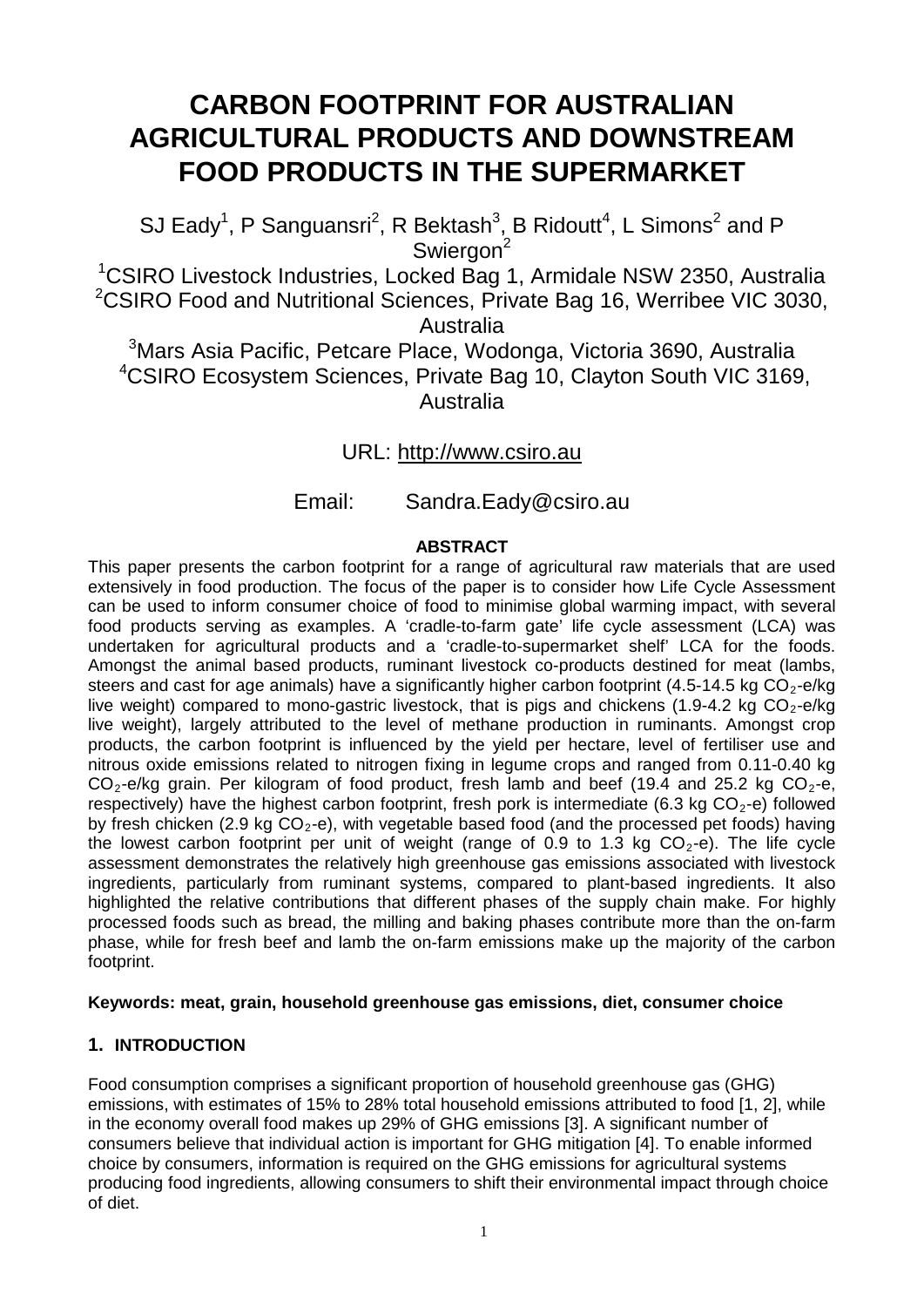Along the value chain, food manufactures and retailers are asking the same questions. To understand and improve their own environmental performance, food manufacturers are seeking information on the relative performance of the ingredients that they are using; while major international retailers are introducing environmental labelling [5, 6, 4].

This paper reports the carbon footprint for a selection of food products. The ingredients used in these products originate from a range of major agricultural production systems, systems that also feed into many other food supply chains. The goal of the paper is to consider how Life Cycle Assessment can be used to inform consumer choice of food to minimise global warming impact, with several food products serving as examples.

# **2. MATERIALS AND METHODS**

ISO-compliant lifecycle methodology [7] was used to undertake a 'cradle-to-supermarket shelf' life cycle assessment (LCA) for fresh bread, tinned lentils, fresh meat and two pet food products for the impact category of global warming. A partial 'cradle-to-farm gate' LCA was undertaken for all of the co-products produced in the agricultural systems from which the food product ingredients were sourced. A full description of the methods can be found in Eady et al., in preparation [8].

In summary, production and financial parameters describing the farming systems were drawn from published data [9] and production models such as PigBal [10] and APSIM [11]. The operational descriptions of primary processing enterprises (abattoir, meat and fish processing, grain milling) were drawn from industry publications and the literature. Final processing into pet food was based on the Mars Petcare Australia pet food facilities at Wodonga, Victoria, and Bathurst, NSW. GHG emissions from farming enterprises were calculated as per the carbon accounting methodology used for the national accounts in Australia [12]. Wastewater GHG emissions were estimated using methodology for national accounts.

Consistent with PAS2050 guidelines [13], construction of infrastructure, farm and factory establishment, changes in soil/vegetation carbon and carbon in farm products were not included in the system boundary. The functional unit (FU) chosen for each primary product and food product was 1 kg, except where the product is a live animal that typically moves to another enterprise for further production.

The issue of how to allocate inputs to the outputs generated from an enterprise arises when the enterprise produces interrelated products. In this study, many of the animal products are interrelated at both the farm level, with the production of different classes of livestock, and at the processing level, where different sections of the carcass make up a range of distinctly different coproducts. One approach is to allocate inputs based on a biophysical relationship such as massadjusted gross chemical energy content. However, this approach is not appropriate where coproducts differ in their constitution, for example, wool versus meat in a Merino sheep enterprise and high value meat cuts versus meat/bone/feather meal. Therefore, where multiple products are produced, allocation of environmental impacts was made on an economic basis, that is, in proportion to the relative gross income each co-product contributes. This approach is commonly used where attributional modelling of LCA seeks to describe the environmental flows for a particular product [15], as is the case with this LCA. System expansion and a consequential modelling approach were not used; this approach requires a comprehensive understanding of supply and demand for a range of possible substitutes and in some instances (e.g. surplus heifers for breeding) there is no logical substitute product. In general, animal co-products were modelled as multi-output processes and crops were modelled as single output processes, with stubble being retained on-farm.

For the pet foods, data for final processing were based on the Mars Petcare Australia pet food facilities at Wodonga, Victoria, and Bathurst, NSW. For the other food products processing data were drawn from the literature. Inputs, reference flows, product fractions and allocations for animal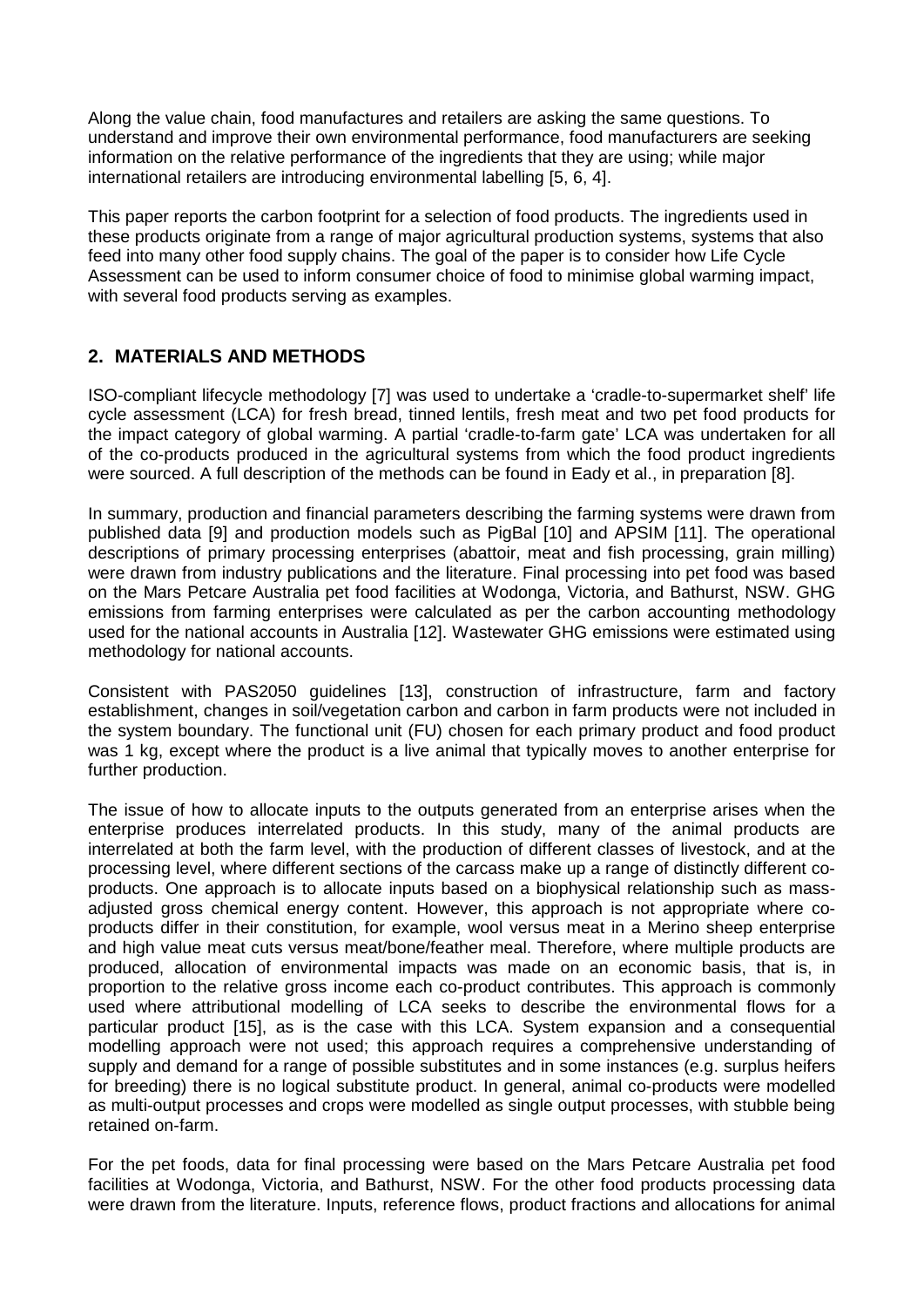products, crop products and primary processing are summarised by Eady et al. (in preparation) [8].

SimaPro® proprietary LCA software (Pré Consultants 2007) was used for the LCA modelling and background data were sourced from Life Cycle Inventory (LCI) libraries incorporated into the software, and included the Australasian Unit Process LCI (Centre for Design 2010) [16], Ecoinvent 2.0 unit processes (2007), and LCA Food DK Library. These libraries were used to characterise GHG emissions for non-agricultural raw materials, their processing into components, transport, and energy inputs. LCI built by CSIRO for a number of agricultural processes such as animal transport, shearing, soil tillage and crop harvesting were also used as background data.

# **3. RESULTS**

The GHG emissions for livestock products and crops are given in Table 1. Ruminant livestock coproducts destined for meat (lambs, steers and cast for age animals) had a significantly higher carbon footprint compared to mono-gastric livestock (pigs and chickens), largely attributed to the level of methane production in ruminants. The lower carbon footprint of wool from cross-bred sheep compared to Merinos (8.9 versus 28.7 kg  $CO<sub>2</sub>$ -e) is attributed to the lower per head production and economic contribution of cross-bred wool within the prime lamb enterprise, compared to Merino wool which contributes a much higher financial return to the fine-wool enterprise. The GHG emissions for mono-gastric livestock are largely related to production of feed (fertilizer and fuel use) and manure management.

Amongst crop products, the carbon footprint is influenced by the yield per hectare, level of fertiliser use and nitrous oxide emissions related to nitrogen fixing in legume crops. Hence, field peas have a relatively high carbon footprint (low yielding legume) whereas barley (high yielding and low fertiliser use) has a relatively low carbon footprint.

| <b>Product Functional Unit</b>                | <b>GHG emissions</b><br>(kg CO <sub>2</sub> -e) |  |
|-----------------------------------------------|-------------------------------------------------|--|
| <b>Prime lamb production co-products</b>      |                                                 |  |
| 1 kg greasy wool - 28 micron                  | 8.9                                             |  |
| 1 kg live weight - 65 kg X-bred ewe           | 4.5                                             |  |
| 1 kg live weight - 40 kg prime lamb           | 7.9                                             |  |
| <b>Merino wool production co-products</b>     |                                                 |  |
| 1 kg greasy wool - 21 micron                  | 28.7                                            |  |
| 1 kg live weight - 50 kg Merino ewe           | 6.22                                            |  |
| 1 weaner Merino wether (6 months of age)      | 162                                             |  |
| 1 hogget Merino ewe (18 months of age)        | 391                                             |  |
| <b>Grass feed beef production co-products</b> |                                                 |  |
| 1 kg live weight - 440 kg steer               | 10.1                                            |  |
| 1 weaner heifer (9 months of age)             | 1,820                                           |  |
| 1 kg live weight - 833 kg cull bull           | 13.7                                            |  |
| 1 kg live weight - 426 kg cull cow            | 14.4                                            |  |
| <b>Pig production co-products</b>             |                                                 |  |
| 1 kg live weight - 100 kg finisher pig        | 3.9                                             |  |
| 1 kg live weight - 158 kg cull sows           | 2.2                                             |  |
| <b>Meat chicken production</b>                |                                                 |  |
| 1 kg live weight - 2.5 kg meat chicken        | 1.7                                             |  |
| <b>Crop production</b>                        |                                                 |  |
| 1 kg wheat                                    | 0.27                                            |  |
| 1 kg sorghum                                  | 0.27                                            |  |
| 1 kg barley                                   | 0.11                                            |  |
| 1 kg safflower                                | 0.26                                            |  |
| 1 kg sunflower                                | 0.34                                            |  |
| 1 kg field peas                               | 0.40                                            |  |

## **Table 1 Greenhouse gas emissions for livestock and crop production at farm gate**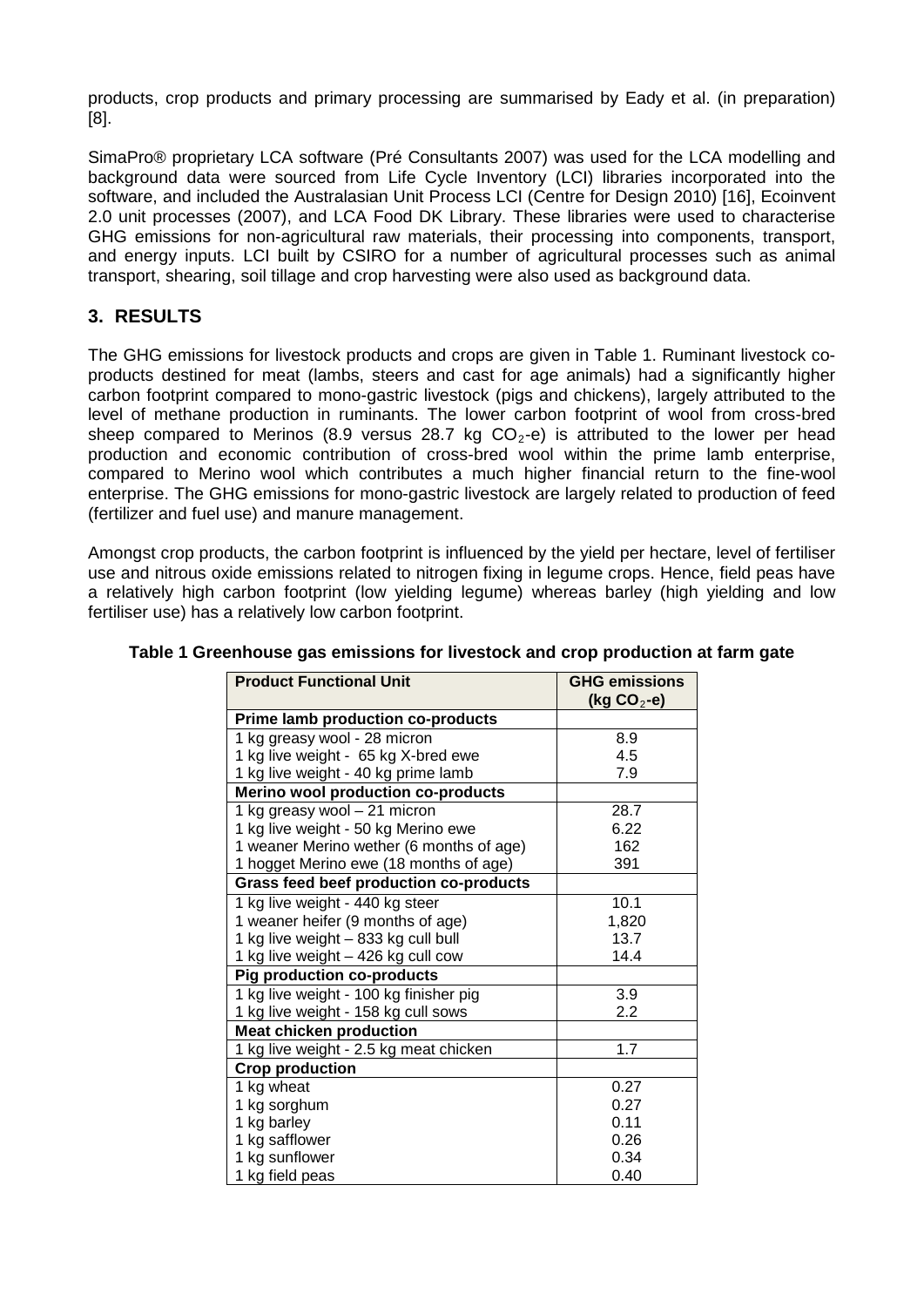Table 2 presents the 'cradle-to-supermarket shelf' LCA for GHG emissions for a small range of food products, based on some of the primary products given in Table 1.

Per kilogram of food product, fresh lamb and beef have the highest carbon footprint; pork is intermediate followed by fresh chicken, with plant-based food and the processed pet foods having the lowest carbon footprint per unit of weight (Table 2).

| <b>Food Product</b>    | Carbon footprint (kg $CO2$ -e/kg<br>product on supermarket shelf) |
|------------------------|-------------------------------------------------------------------|
| <b>Bread</b>           | 0.9                                                               |
| Tinned lentils         | 1.0                                                               |
| Beef, fresh boned meat | 25.2                                                              |
| Lamb, fresh boned meat | 19.4                                                              |
| Pork, fresh boned meat | 6.3                                                               |
| Chicken, whole fresh   | 2.9                                                               |
| Whiskas Ocean Fish ®   | 1.3                                                               |
| Pedigree Meaty Bites ® | 0.9                                                               |

#### **Table 2 Whole of life cycle greenhouse gas emissions for a range of food products**

The contribution from each sector of the supply chain (on-farm, primary processing, secondary processing, packaging, transport to supermarket and refrigerated storage in the supermarket) is shown in Figures 1-7; lamb and beef are virtually the same pattern so only beef is presented.

The on-farm contribution of GHG emissions to each product ranges from 25% for bread to 96% for fresh beef, and is the largest contributing sector for all foods except for bread, where baking contributes the highest proportion of emissions (Figures 1 to 7). Within the plant-based products and pet foods (Figures 1, 2 and 6, 7), post-farm gate processing (milling, baking, tinning) contributes proportionally more to the total carbon footprint for each product, compared to the post-farm processes for fresh meat products (Figures 3, 4, and 5).



**Figure 1 Relative contribution of sectors or the supply chain to the carbon footprint of fresh bread on the supermarket shelf.**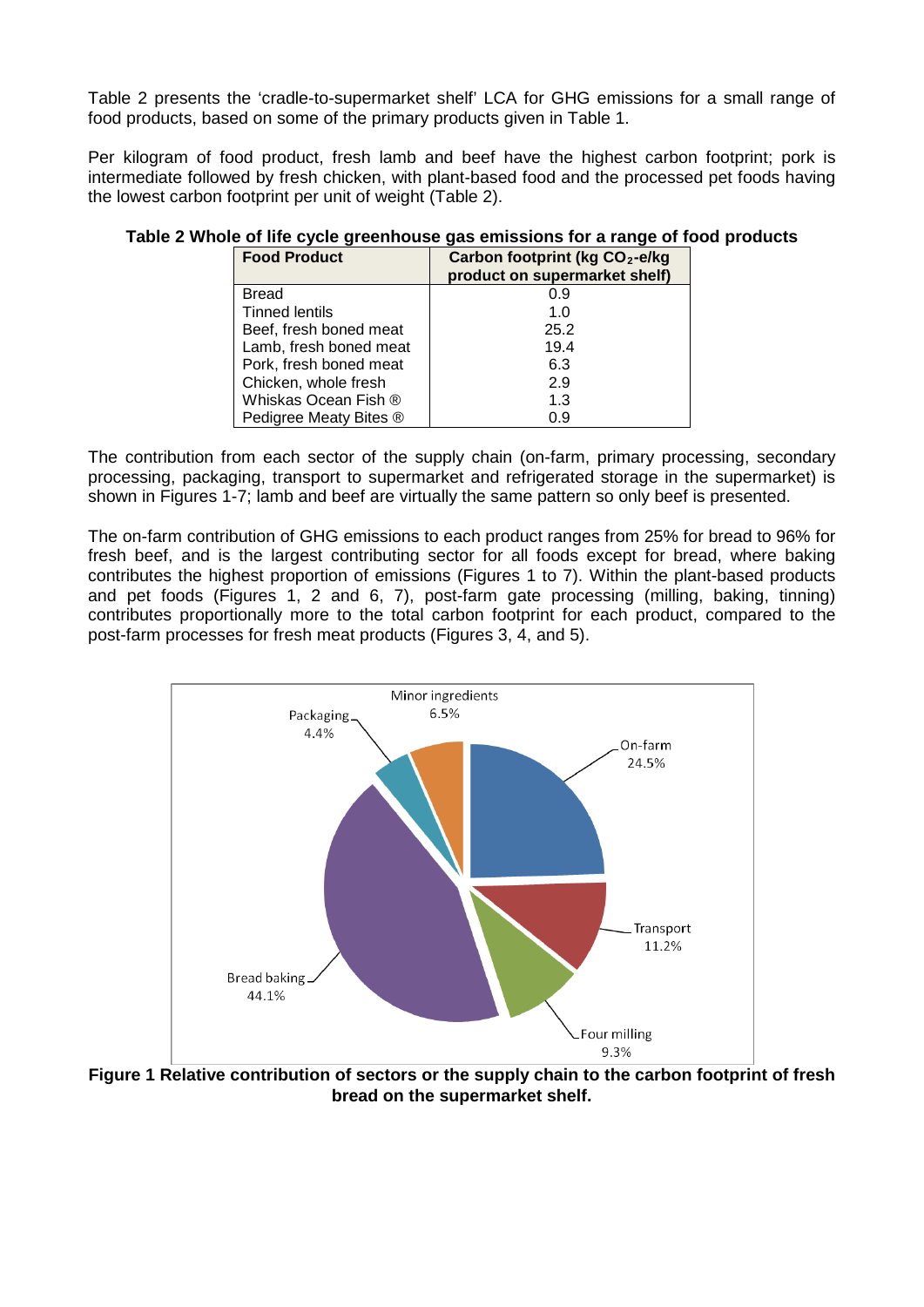

**Figure 2 Relative contributions of sectors of the supply chain to the carbon footprint of** 



**Figure 3 Relative contributions of sectors of the supply chain to the carbon footprint of fresh beef on the supermarket shelf.**

Comparing the fresh meats, the meat processing contribution is a higher proportion of the total carbon footprint for pork and chicken (Figures 4 and 5) compared to beef (Figure 3), reflecting the considerately lower on-farm emissions associated with pig and broiler production. This pattern flows on to the comparison of pork and chicken, with processing being a greater contributor in a relative sense to fresh chicken production.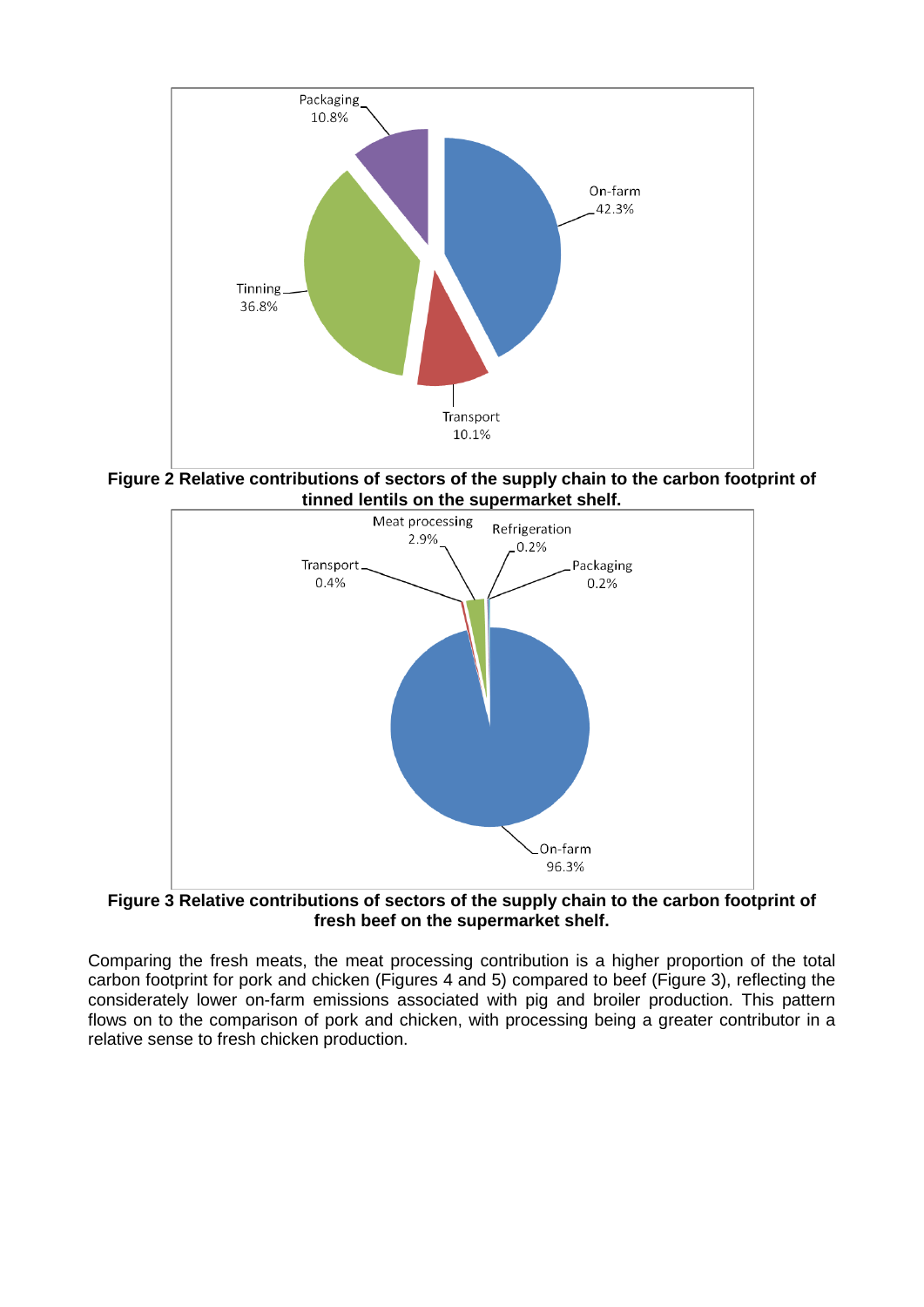

**Figure 4 Relative contributions of sectors of the supply chain to the carbon footprint of fresh pork on the supermarket shelf.**



**Figure 5 Relative contributions of sectors of the supply chain to the carbon footprint of fresh chicken on the supermarket shelf.**

Comparing the two pet foods (Figures 6 and 7), the main difference is the proportion of GHG emissions contributed by packing, with the dry pet food plastic packaging for a 20kg pack contributing a relatively small proportion compared with the tinned 400g pack for the wet cat food.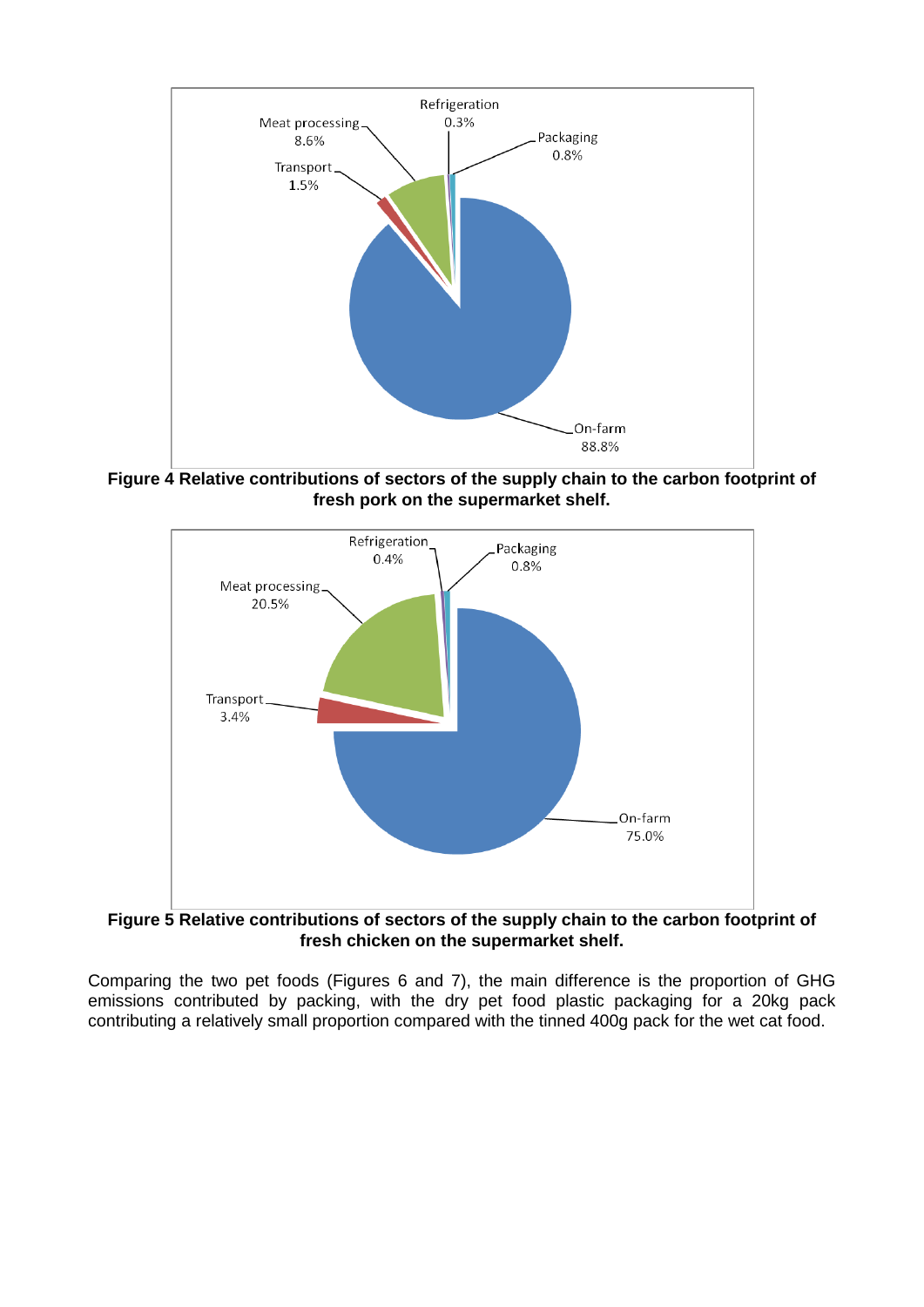

**Figure 6 Relative contributions of sectors of the supply chain to the carbon footprint of Meaty Bites ® on the supermarket shelf.**



**Figure 7 Relative contributions of sectors of the supply chain to the carbon footprint of Whiskas Ocean Fish ® on the supermarket shelf.**

## **4. DISCUSSION**

In summary, the life cycle assessment demonstrated the relatively high GHG emissions associated with livestock products, particularly from ruminant systems, compared to plant-based ingredients, a result that is consistent with similar studies [14]. With regard to individual agricultural products, the carbon footprints from this study can be compared to other estimates for Australian production systems and internationally (Table 3). It should be recognised that production systems, LCA system boundaries and allocation methodologies vary between studies. Hence, figures should be used as indicative ranges rather than ascribing an absolute value for a particular product. However, the ranges begin to give a sense of the relative values that can be used for food ingredients, and sensitivity analysis can be used to investigate the impact of changes in these values to the overall result.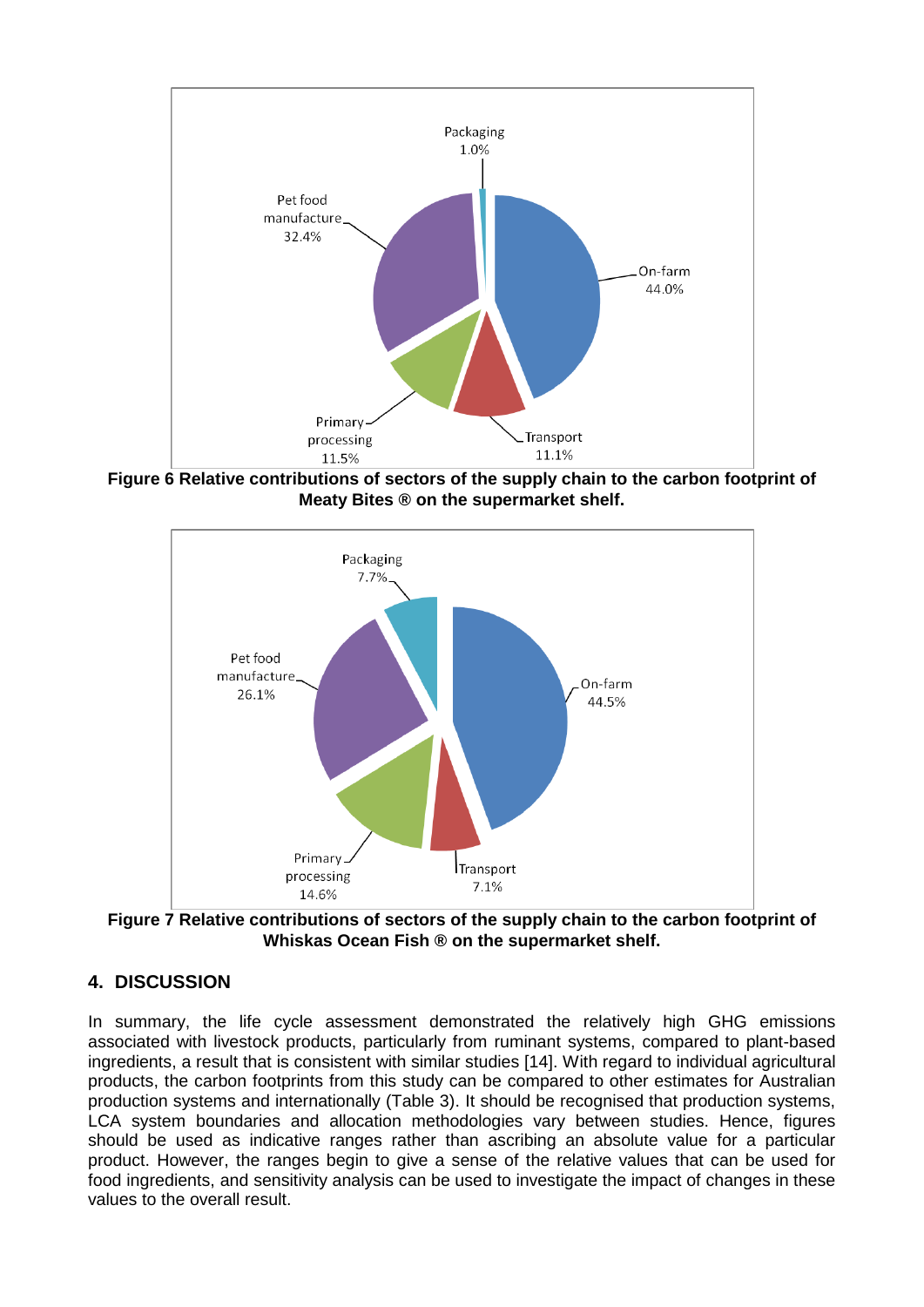**Table 3 Carbon footprint (CF) results for a range of livestock and crop products**

| <b>Function unit</b>                          | $CF (kg CO2-e)$ | <b>Production system</b>                                       |
|-----------------------------------------------|-----------------|----------------------------------------------------------------|
| 1 kg greasy wool -                            | 26.3            | Mixed sheep cropping, south west Western Australia [17]        |
| $19.5 \,\mathrm{\upmu m}$                     |                 |                                                                |
| 1 kg greasy wool -17.5                        | 30.6            | Finewool Merino, northern tablelands NSW [18]                  |
| μm                                            |                 |                                                                |
| 1 kg lwt - 50 kg CFA                          | 2.8             | Mixed sheep cropping, south west Western Australia [17]        |
| Merino ewe                                    |                 |                                                                |
| 1 kg lwt - 50 kg CFA                          | 3.0             | Finewool Merino, northern tablelands NSW [18]                  |
| Merino ewe                                    |                 |                                                                |
| 1 kg lwt - NZ prime                           | 6.1             | Prime export lamb, New Zealand [19]                            |
| lamb <sup>a</sup>                             | 246             |                                                                |
| 1 Merino wether (12<br>mths of age)           |                 | Mixed sheep cropping, south west Western Australia [17]        |
| 1 Merino wether (14                           | 149             | Finewool Merino, northern tablelands NSW [18]                  |
| months)                                       |                 |                                                                |
| 1 hogget Merino ewe                           | 229             | Mixed sheep cropping, south west Western Australia [17]        |
| (18 months of age)                            |                 |                                                                |
| 1 hogget Merino ewe                           | 95              | Finewool Merino, northern tablelands NSW [18]                  |
| (18 months of age)                            |                 |                                                                |
| 1 kg live weight                              | 14.5            | Grass-fed beef, central Queensland [20]                        |
| finished beef steer                           |                 |                                                                |
| 1 kg live weight <sup>b</sup>                 | 7.1             | Grass-fed organic beef, Victoria [21]                          |
| finished beef steer                           |                 |                                                                |
| 1 kg live weight <sup>b</sup>                 | 7.3             | Feedlot finished beef, central NSW [21]                        |
| finished beef steer                           |                 |                                                                |
| 1 kg live weight <sup>b</sup>                 | 11.7            | Feedlot finished, western Canada [22]                          |
| finished beef steer                           |                 |                                                                |
| 1 kg live weight                              | 13.0            | Conventional production, Ireland [23]                          |
| finished yearling                             |                 |                                                                |
| 1 kg live weight                              | 11.1            | Organic production, Ireland [23]                               |
| finished yearling                             | 8.9             |                                                                |
| 1 kg live weight<br>finished steer/surplus    |                 | Grazing and winter barn with forage silage feed, Sweden [24]   |
| heifers                                       |                 |                                                                |
| 1 kg live weight cull                         | 12.8            | Grass-fed beef, central Queensland [20]                        |
| beef cow                                      |                 |                                                                |
| 1 kg live weight                              | 2.4             | Deep litter housing for growers, southern Australia [25]       |
| finisher pig                                  |                 |                                                                |
| 1 kg live weight                              | 4.2             | Conventional production, northern Australia [25]               |
| finisher pig                                  |                 |                                                                |
| 1 kg live weight                              | 2.3             | Conventional production, France [26]                           |
| finisher pig                                  |                 |                                                                |
| 1 kg live weight                              | 3.5             | Organic production, France [26]                                |
| finisher pig                                  |                 |                                                                |
| 1 kg live weight                              | 4.0             | Red Label production (similar housing to organic), France [26] |
| finisher pig                                  |                 |                                                                |
| 1 kg live weight                              | 2.3             | Conventional production, Canada [27]                           |
| finisher pig                                  |                 |                                                                |
| 1 kg live weight<br>finisher pig <sup>c</sup> | 3.8             | Conventional production, United States [28]                    |
| 1 kg live weight broiler                      | 1.4             | Conventional production, United States [29]                    |
| chicken                                       |                 |                                                                |
| 1 tonne wheat                                 | 429             | Conventional production, Canada [14]                           |
| 1 tonne wheat                                 | 306             | Mixed sheep cropping, south west Western Australia [17]        |
| 1 tonne wheat                                 | 206             | Single crop production, Western Australia [30]                 |
| 1 tonne barley                                | 270             | Mixed sheep cropping, south west Western Australia [17]        |

1 tonne barley <sup>270</sup> Mixed sheep cropping, south west Western Australia [17] <sup>a</sup> Meat consumed converted to live weight assuming meat yield of 40%. b Hot slaughtered carcass weight converted to live weight assuming 1.4 kg CO2-e/t HSCW for processing and 53% dressing percentage.

<sup>c</sup>Meat consumed converted to live weight assuming meat yield of 64%.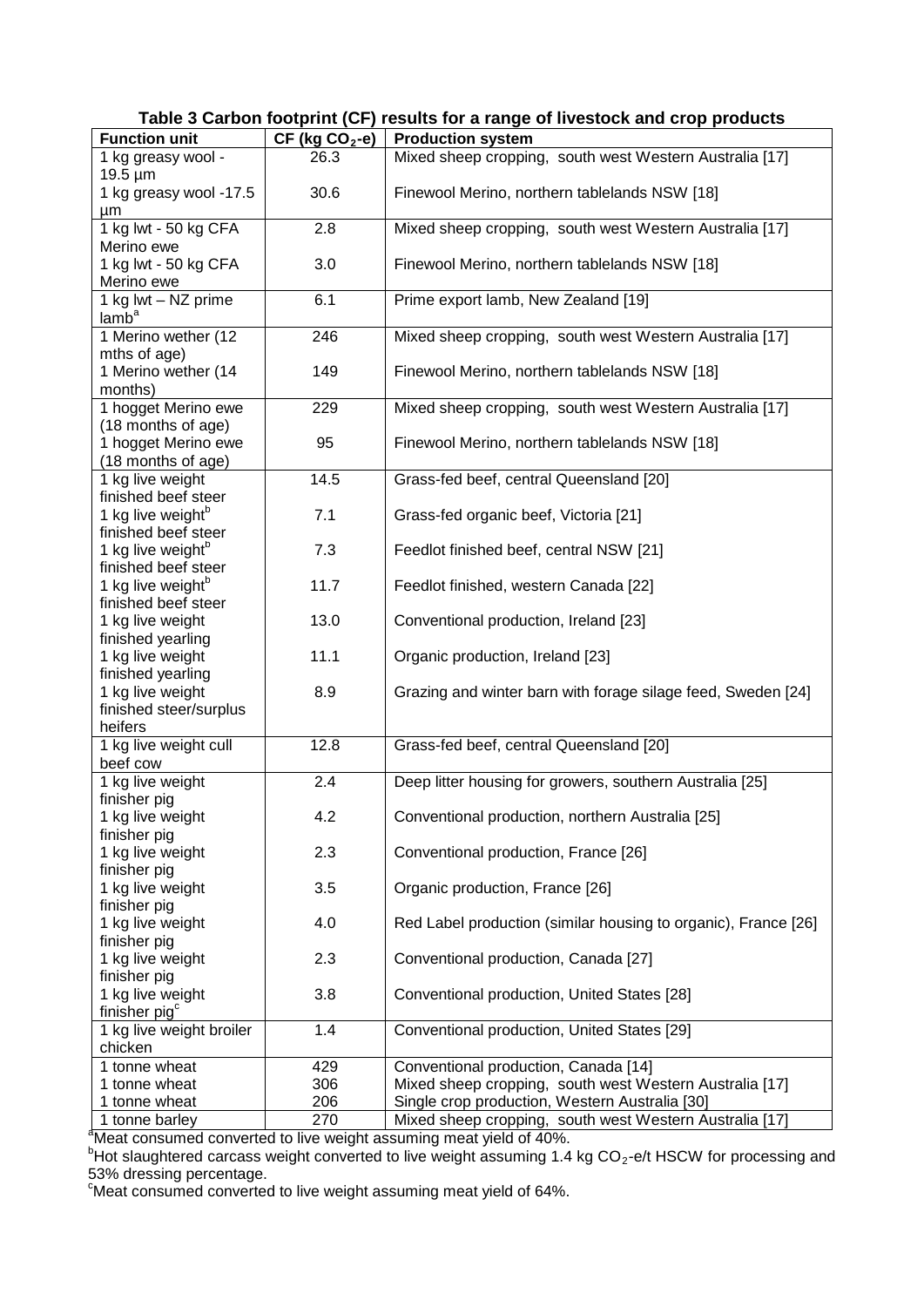In terms of meat, the carbon footprint at farm gate would be about 10.5 kg  $CO<sub>2</sub>$ -e/kg live weight for beef, 7 kg  $CO_2$ -e/ kg live weight for lamb, 3.3 kg  $CO_2$ -e/ kg live weight for pigs and 1.7 kg  $CO_2$ -e/ kg for chicken. Until there are published Australian estimates for meat chickens it is difficult to judge if the estimate in this study is representative. These values may be updated over time as more estimates are published, but the relative ranking of meat products is unlikely to change.

With regard to broad-acre crop products, an assumed carbon foot print in the vicinity of 280-290 kg  $CO<sub>2</sub>$ -e/tonne of raw ingredient would be a sensible figure to use until more estimates are available for individual crops. If the ingredient for a specific food product is wheat from Western Australia then a sensible figure might be 256 kg  $CO<sub>2</sub>$ -e/tonne. The difference between the lower and upper values for WA wheat is largely driven by the level of nitrogen fertiliser use, so if this was known specifically for the raw ingredient, the figure could be adjusted. The goal for the future is to build similar inventory for other major wheat producing regions of Australia.

Garment manufacturers using fine Merino wool from Australia should factor in about 28-29 kg CO<sub>2</sub>-e for the greasy wool at farm gate when estimating a carbon footprint for their product.

To make useful comparisons of food products, we need to move from a per unit weight basis (as in Table 2) to a different functional unit, related to the nutritive value of the product. For instance, one would need to consume approximately 10 times the weight of lentils to obtain the same protein intake as beef, or 2 times the weight for an equivalent amount of energy. However lentils also provide a greater proportion of other essential dietary elements such as fibre and complex carbohydrates.

In terms of determining the carbon footprint at the food product level, there is not enough data available yet on Australian food for this type of detailed menu planning, and it is inappropriate to use data from other countries due to the emissions profile of energy (particularly electricity) inputs and large differences in farming systems. However, to enable households to track GHG emissions associated with food, and adjust their food choices towards a lower carbon diet, there needs to be data for a wide range of food items, or general groupings of items with similar carbon footprints. A generic message about food groups and sources may be more informative to consumers than a carbon footprint on each and every individual product.

Following along these lines, various principles have been suggested for lower carbon diets – diets with less meat and cheese, more in-season vegetables and more locally produced and fresh foods [31] but such recommendations need to be tested under Australian systems before they can be assumed to be valid. The general assumption amongst the public is that a backyard-grown tomato will have a lower carbon footprint than one bought in the supermarket, but this assumes the considerable yield advantages and efficiencies of broad acre production, with optimised nutrient and water use, do not compensate for the emissions associated with the distribution system.

Once a useful body of information is know for food items, there is good evidence that diets can be chosen that have 2-4 times less fossil fuel input [31]. For pet owners, it is useful to have information from a life cycle assessment of the impact of their pet's food. For Whiskas Ocean Fish®, a wet, canned product predominantly based on animal ingredients, the carbon footprint was 1.3 kg CO<sub>2</sub>-e/kg of product or 390 g CO<sub>2</sub>-e per 300 g daily food allowance for a 4 kg cat. For Pedigree Meaty Bites®, a dry formulation with 75% plant-based ingredients, the carbon footprint was 0.9 kg  $CO<sub>2</sub>$ -e/kg of product or 396 g  $CO<sub>2</sub>$ -e per 440 g daily food allowance for a 25 kg dog.

It is not appropriate to directly compare the two pet food products on a weight basis as they have distinctly different formulations; one is a wet product and the other dry, and one is largely animal ingredient based while the other is 75% plant ingredients. However, the results do give indicative emissions profiles for each type of pet food; in general a dry formulation is going to have a lower carbon footprint and a formulation with more plant ingredients is going to have a lower carbon footprint. For pet owners this gives some pointers as to how to choose the lowest carbon footprint option.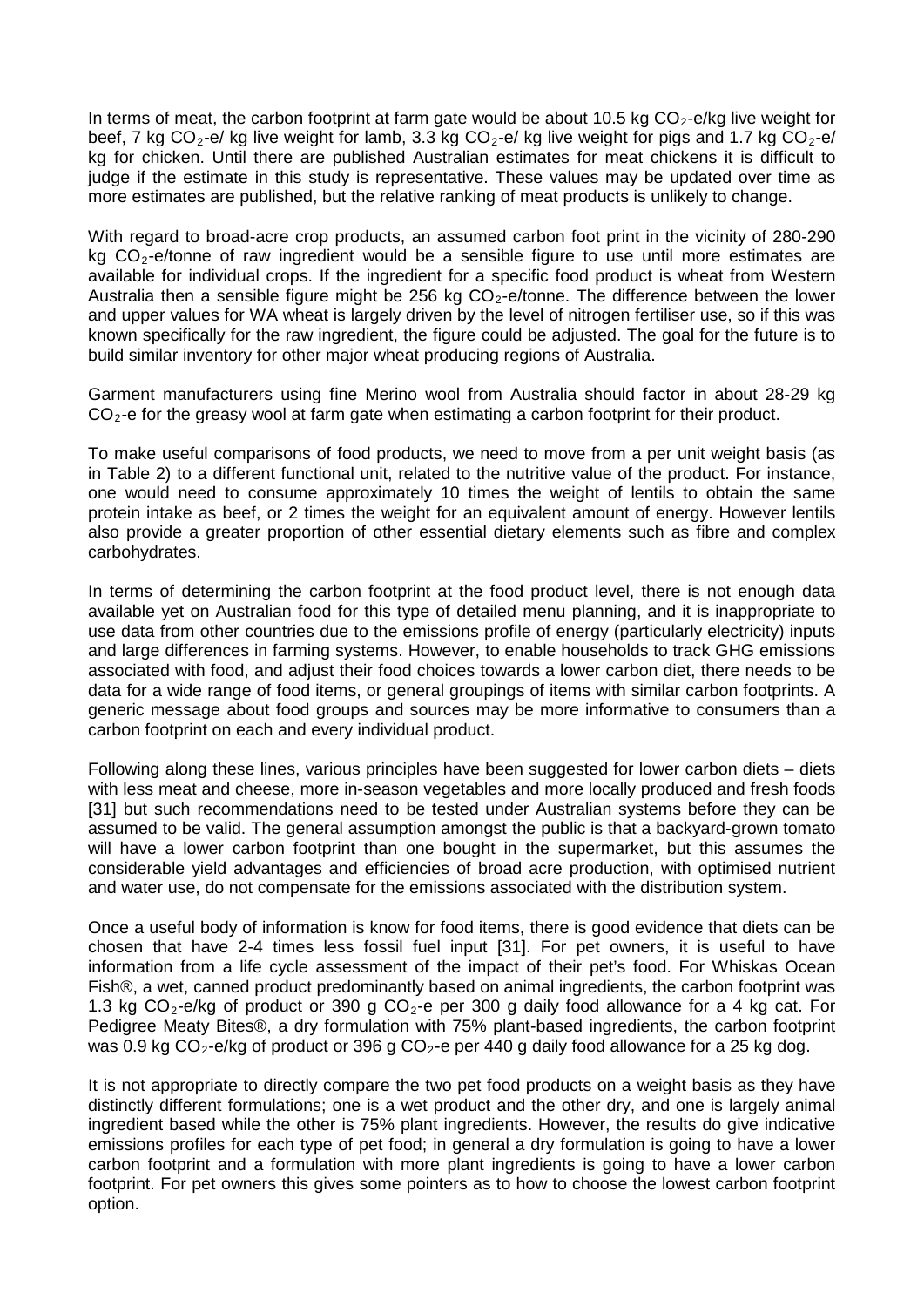The results for food products can also be used by manufacturers to benchmark their products and explore alternative raw ingredients or processing techniques to reduce the product carbon footprint. In terms of reviewing the formulation of each product to reduce GHG emissions, knowledge of the carbon footprint for primary ingredients (as shown in Table 1) can guide the assessment. The task then for food manufacturers (and the home cook) is to optimise the nutritive value, palatability, texture, ingredient cost and GHG emissions profile to achieve a balanced outcome for the customer/family, business/home budget and environment.

# **5. CONCULSION**

GHG emissions associated with livestock products, particularly from ruminant systems, are relatively high compared to broad-acre crop products such as wheat and legumes. The part of the supply chain contributing most to the carbon footprint of a product in the supermarket will vary depending on the level and energy cost of processing. With highly processed foods such as bread, the processing and baking phases contribute more than the on-farm phase, while with fresh beef and lamb the on-farm emissions make up the majority of the carbon footprint. This study looks at a limited range of products; a comprehensive inventory of food products, converted to a meaningful nutritive functional unit, is needed to enable future research and informed decision making.

## **6. REFERENCES**

- 1. Girod, B, de Haan, P 2009, 'GHG reduction potential of changes in consumption patterns and higher quality levels: Evidence from Swiss household consumption survey', Energy Policy, vol. 37, pp 5650-5661.
- 2. Kerkhof, AC, Nonhebel, S., Moll, H 2009, 'Relating the environmental impact of consumption to household expenditures: An input-output analysis', Ecological Economics, vol. 68, pp 1160- 1170.
- 3. European Commission 2006, Environmental Impact of Products (EIPRO): Analysis of the life cycle environmental impacts related to the final consumption of the EU-25, EUR 22284 EN, European Commission, Joint Research Centre (DG JRC).
- 4. Potard, G 2009, 'An overview of global carbon labelling developments', Farm Policy Journal,
- vol. 6, pp 1-24.<br>5. Tesco 2010. 5. Tesco 2010, Rolling out carbon labelling, viewed 22 June 2010, http://www.tesco.com/greenerliving/greener\_tesco/what\_tesco\_is\_doing/carbon\_labelling.page
- 6. Walmart 2010, Global sustainability report 2010 progress update, viewed 22 June 2010, http://cdn.walmartstores.com/sites/sustainabilityreport/2010/WMT2010GlobalSustainabilityRep ort.pdf
- 7. International Standards Organisation (2006): ISO 14044:2006 Environmental management Life cycle assessment – Requirements and guidelines, International Standards Organisation, Geneva.
- 8. Eady, SJ, Sanguansri, P, Bektash, R, Ridoutt, B, Simons, L, Swiergon, P, Carbon footprint and water-use for Australian agriculture products and two downstream pet food products, In preparation.
- 9. NSW Industry & Investment 2010, Farm budgets and costs, viewed on 22 June 2010, <http://www.dpi.nsw.gov.au/agriculture/farm-business/budgets>
- 10. Casey, KD, McGahan, EJ, Atzeni, MA, Gardner, EA, Frizzo, R 2000, PigBal A nutrient mass balance model for intensive piggeries, Version 2.14. Queensland Department of Primary industries and Fisheries.
- 11. Keating, BA, Carberry, PS, Hammer, GL, Probert, ME, Robertson, MJ, Holzworth, D, Huth, NI, Hargreaves, JNG, Meinke, H, Hochman, Z, McLean, G, Verburg, K, Snow, V, Dimes, JP, Silburn, M., Wang, E, Brown, S, Bristow, KL, Asseng, S, Chapman, S, McCown, RL, Freebairn, DM, Smith, CJ, 2002, 'The Agricultural Production Systems Simulator (APSIM): its history and current capability', European Journal of Agronomy, vol. 18, pp 267 – 288.
- 12. National Greenhouse Gas Inventory (NGGI) Committee 2006, Australian Methodology for the Estimation of Greenhouse Gas Emissions and Sinks 2006: Agriculture, Department of Climate<br>Change. Commonwealth of Australia. Canberra. viewed 8 September 2009. Change, Commonwealth of Australia, Canberra, viewed 8 September 2009, www.climatechange.gov.au/inventory/methodology/index.html